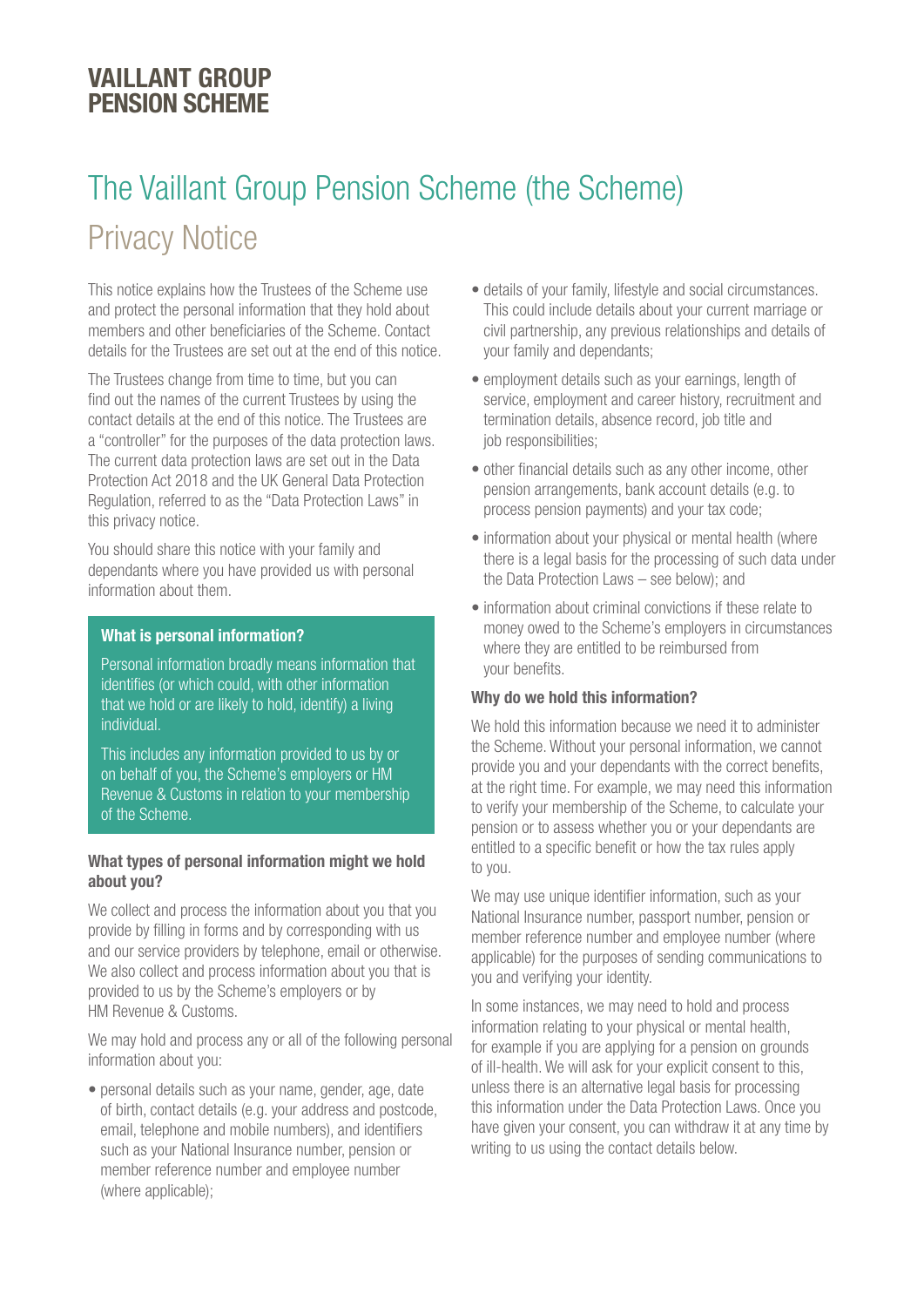## Using your information in accordance with Data Protection Laws

Data Protection Laws require us to meet certain conditions before we are allowed to use your personal information in the way described in this privacy notice.

We rely on a condition that allows us to use your personal information to comply with our legal obligations in relation to the Scheme. We also rely on a condition known as 'legitimate interests' in order to use this information in the way described in this privacy notice. We have legitimate interests in collecting and processing your personal information as we need this to administer the Scheme and to provide benefits for you and your dependants.

We will keep the amount of personal information collected and the extent of any processing to a minimum.

We will only process 'sensitive' or 'special categories' of personal information under the Data Protection Laws (e.g. information about your health) where you have explicitly consented to this or where there is an alternative legal basis for processing this information under the Data Protection Laws. This may mean that you will be asked to sign consent forms in the future. If you don't consent to our processing this information when asked to do so, it may mean that we are unable to pay benefits to you or your dependants. Once you have given your consent, you can withdraw it at any time by writing to us using the contact details below.

We will only process information about criminal convictions if these relate to money owed to the Scheme's employers in circumstances where they are entitled to be reimbursed from your benefits and either you consent to this or the processing is necessary for the exercise of a legal claim.

#### What do we do with the information?

We may use your personal information for a number of purposes relating to the administration of the Scheme, including the following:

- to calculate and pay benefits. This includes providing you with details of your benefits and options under the Scheme and dealing with any queries that you have about these;
- to carry out our obligations arising from any agreement that we have with, or concerning, you and to provide you with the information, benefits and services that you request from us;
- to notify you about services provided to members of the Scheme and any changes to those services or to enable you to access those services;
- for statistical, financial modelling, funding, accounting and reference purposes;
- for internal record keeping and more specifically for scheme and benefit audit purposes;
- for risk management purposes, including the insurance or management of risks or of the Scheme's benefits;
- complying with our legal obligations, any relevant industry or professional rules and regulations or any applicable voluntary codes;
- complying with demands or requests made by any relevant regulators, government departments and law enforcement or tax authorities or in connection with any disputes or litigation; or
- in connection with any sale, merger, acquisition, disposal, reorganisation or similar change of Vaillant Holdings Limited's business.

#### How long do we keep your information for?

We will hold your personal information on our systems for as long as is necessary for the Scheme to provide benefits to you or your dependants.

So, for example, if your pension is paid from the Scheme when you retire, we will hold your information for the rest of your life, until your pension ceases on your death. If a pension is payable to any of your dependants after your death, we will then continue to hold your information until their pensions cease. We will then continue to hold your information for as long as the Trustees believe there is a lawful reason to do so in case any future claims are made. This will be for the entire life of the Scheme and for a period of 6 years after all the last members' entitlements have been extinguished. This is in case there are any further queries about your membership of the Scheme.

If you cease to be a member of the Scheme (e.g. because you transfer your benefits to another pension arrangement), we will hold your information whilst you were a member and then for as long as the Trustees believe there is a lawful reason to do so in case any future claims are made. This will be for the entire life of the Scheme and for a period of 6 years after all the last members' entitlements have been extinguished. This is in case any further queries arise about your membership of the Scheme.

The data retention policy will be reviewed annually, to ensure that any data being held remains appropriate and that the Trustees are satisfied there is an ongoing legitimate reason to continue holding it.

#### Who do we share the information with?

Where appropriate for the purposes of administering the Scheme, we may share your information with:

• the Scheme's administrator, which is currently Vaillant Holdings Limited. The administrator uses the information to administer the Scheme, including to calculate and pay benefits;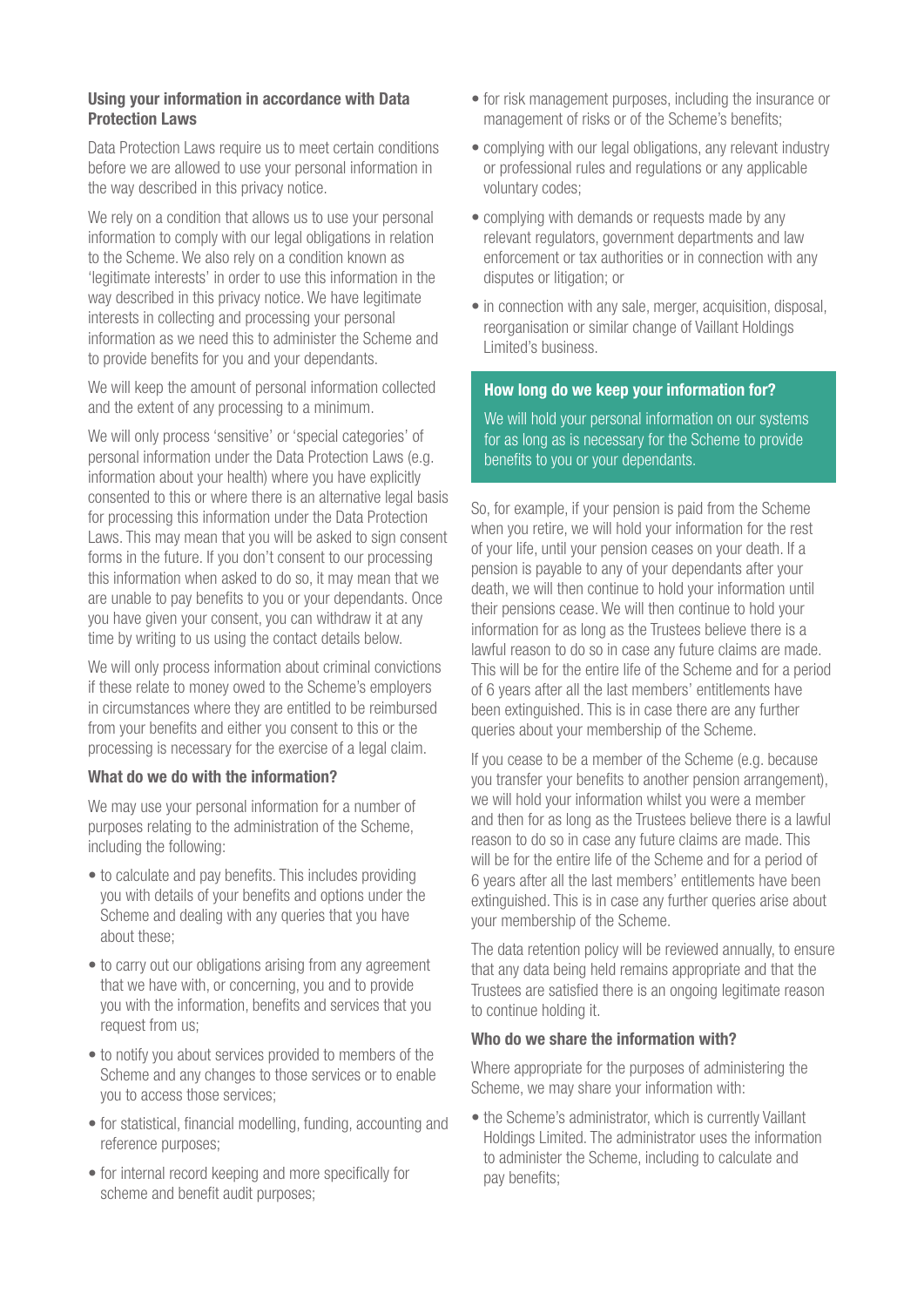- the Scheme's service providers, professional advisers and auditors. This includes the Scheme actuary (which is currently Michael Harrison) and his employer Mercer, the firm that provides actuarial, consultancy and investment advice to the Trustees. It also includes the Scheme's legal advisers Pinsent Masons LLP, auditors PwC, and Capita who provide outsourced administration and IT services to the Scheme. These organisations use the information when advising the Trustees and carrying out their respective professional obligations;
- the Scheme's insurers and annuity providers (and other insurers or brokers for the purpose of obtaining quotations relating to the Scheme or its benefits), investment managers, banks and other service providers;
- any financial adviser or other organisation appointed by the Trustees or Vaillant Holdings Limited to advise you about your options under the Scheme (including Origen Financial Services Limited appointed by Vaillant Holdings Limited to provide financial advice to you in relation any pension increase exchange exercise in relation to the Scheme), or any adviser appointed by you where you have asked us to provide them with details of your benefits under the Scheme;
- any other person who is authorised to act on your behalf:
- companies within the Vaillant Holdings Limited group and their professional advisers;
- regulators, government departments, law enforcement authorities, tax authorities and insurance companies;
- any relevant ombudsman, dispute resolution body or the courts; and
- persons in connection with any sale, merger, acquisition, disposal, reorganisation or similar change in the Vaillant Holdings Limited business.

The entities listed above may also share personal data with their own business suppliers, for example in relation to the operation of IT systems or where they outsource part of their services.

Some of these entities may also be controllers under the Data Protection Laws. However, in the first instance you should contact the Trustees using the contact details below if you have any queries about how they use your personal information.

Please note that some of the Scheme's former service providers (for instance old AVC providers) may continue to hold information about you for their own record keeping purposes once they have ceased to be involved with the Fund. This would only be the case where you were making Additional Voluntary Contributions (AVCs) historically and where there was a change of AVC provider.

In addition to the Trustees, Data Controllers may also include;

- Vaillant Holdings the Employer and Administrator of the Pension Scheme;
- Mercer the appointed Scheme Actuary and Investment Consultant;
- Pinsent Masons the appointed Scheme Legal Advisor;
- Capita Employee Benefits the back-office administration system provider;
- PricewaterhouseCoopers (PwC) the appointed Scheme auditor and Covenant advisor.

#### Where we store your personal data

The data that we collect from you will usually be stored inside the UK or the European Economic Area (EEA).

However, if you live or work outside of the UK or the EEA, we may need to transfer your personal data outside of the UK or the EEA to respond to any queries that you may have. Where this applies, we will take all steps reasonably necessary to ensure that your data is treated securely and in accordance with this privacy notice.

Data may also be transferred outside the UK or the EEA where the Scheme's service providers host data outside the UK or the EEA. These will be governed by the Data Protection Laws.

#### Your rights in relation to your personal information

The accuracy of the information that we hold about you is important to us. If any of the information that we hold is inaccurate or out of date, please let us know using the contact details set out at the end of this notice.

You have a number of rights under the Data Protection Laws in relation to the way we process your personal data, namely:

- to access your data;
- to have your data rectified if it is inaccurate or incomplete;
- in certain circumstances, to have your data deleted or removed;
- in certain circumstances, to restrict the processing of your data; and
- to claim compensation for damages caused by a breach of the Data Protection Laws.

If you wish to exercise any of these rights, please let us know using the contact details set out at the end of this notice.